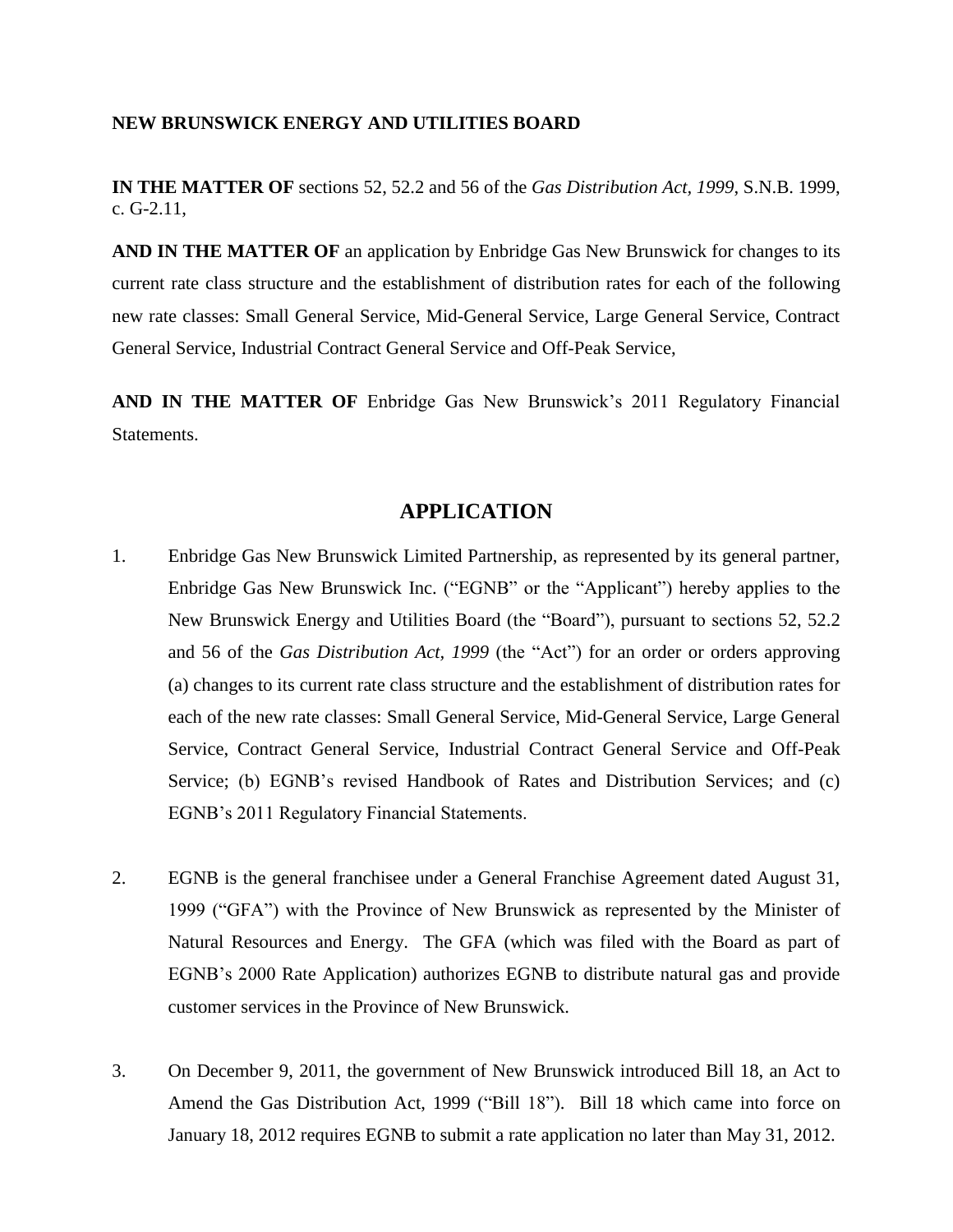- 4. On April 16, 2012, the government of New Brunswick enacted the *Rates and Tariffs Regulation - Gas Distribution Act, 1999,* which prescribes for the purposes of section 52 of the Act, the rate classes to be established by EGNB (Section 3) and sets out the methods and techniques to be used by the Board in approving or fixing EGNB's distribution rates.
- 5. Information in support of EGNB's Application is being filed with the Board together with this Application, including EGNB's 2011 Regulatory Financial Statements and a revised Handbook of Rates and Distribution Services that, among other things, incorporates the new rate classes and Rate Schedules.
- 6. On the basis of the foregoing, EGNB applies for the following orders, decisions or directions of the Board:
	- (a) approval, under sections 52 and 56 of the Act, of the changes to EGNB's rate class structure and the establishment of just and reasonable distribution rates, with such changes to be effective October 1, 2012;
	- (b) approval of EGNB's revised Handbook of Rates and Distribution Services, effective October 1, 2012;
	- (c) approval of EGNB's 2011 Regulatory Financial Statements;
	- (d) such interim order under section 40 of the *Energy and Utilities Board Act*, and such further directions in that regard, as may be necessary or appropriate;
	- (e) an order under subsection 96(3) of the Act exempting the Applicant, to the extent necessary or appropriate, from some or all of the provisions of any regulations made by the Board under subsection 96(1) of the Act; and
	- (f) such further or other order, decision or direction relating to the Applicant's Small General Service, Mid-General Service, Large General Service, Contract General Service, Industrial Contract General Service and Off-Peak Service distribution rates as the Applicant may request and the Board may deem necessary or appropriate.